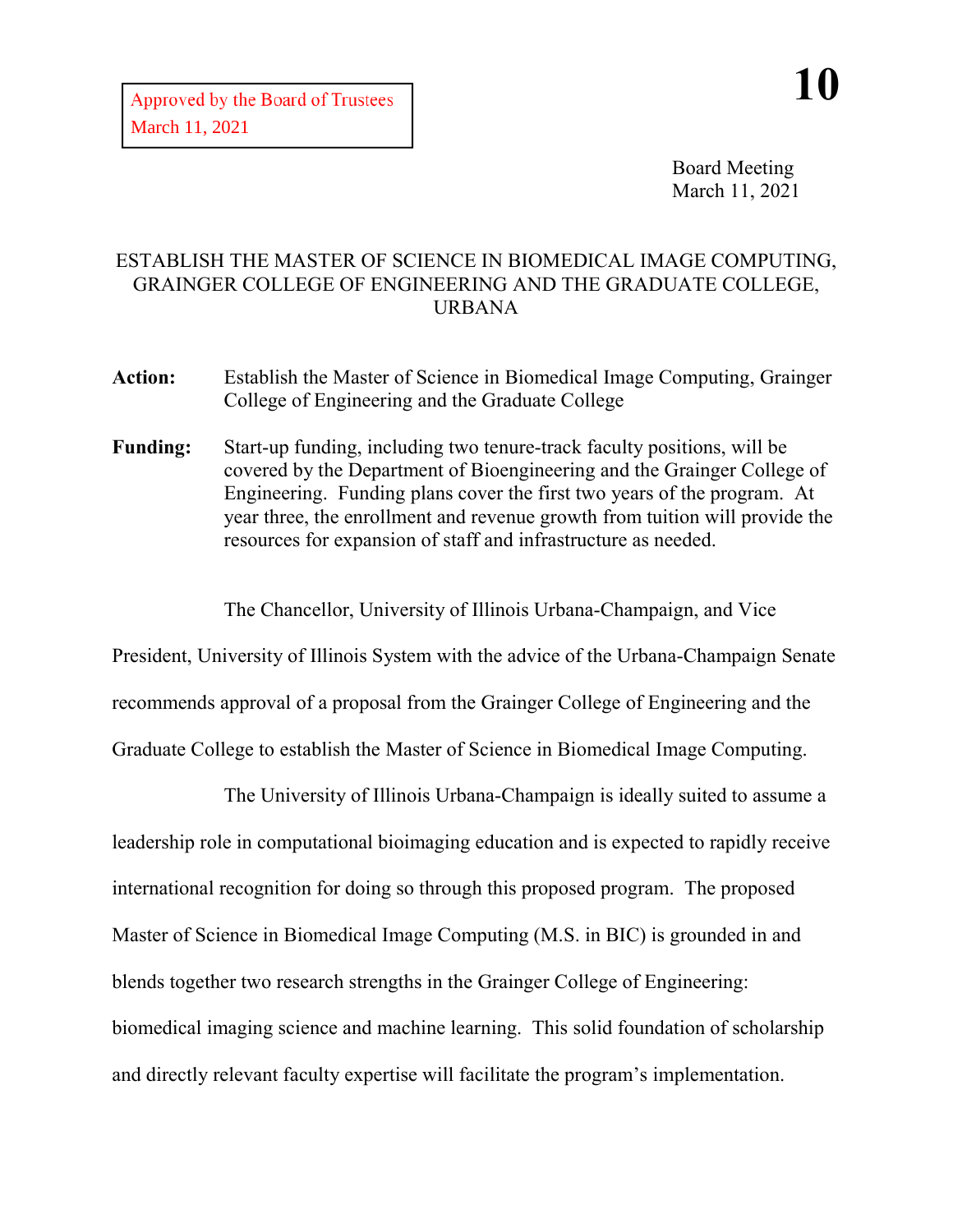Biomedical image computing is a large, rapidly growing industry and research field comprising the formation and analysis of diagnostic images. Both image system design and biomedical image analysis are currently being revolutionized at a tremendous rate by the emergence of machine learning techniques. The proposed M.S. in BIC addresses the unmet need for efficient, rigorous training focused at the intersection of biomedical imaging science and machine learning. Graduates will find careers as engineers who are developing, translating, and evaluating biomedical imaging technologies that use machine learning methods. This non-thesis program is designed to be completed in three semesters of full-time study and will allow students instant, complete immersion in the burgeoning field of imaging science, a sustained and streamlined practicum in modern machine learning techniques, and a new curriculum that is integrated a priori with the explicit purpose of efficient training in solving real imaging science problems via machine learning.

The proposed program will be administratively housed in the Department of Bioengineering. The department intends to fill two new tenure-track faculty positions before the program starts, with departmental and Grainger College of Engineering funding committed to these hires. In addition to these two new hires, existing faculty in the Bioengineering Department will contribute to teaching in the program. Current facilities, technology, and non-technical resources are adequate to support the proposed program. For the first two years, while the program is ramping up, existing staff in the department and the college will be leveraged to support the program's administrative needs. At year three, the program is expected to be revenue-generating through tuition

2